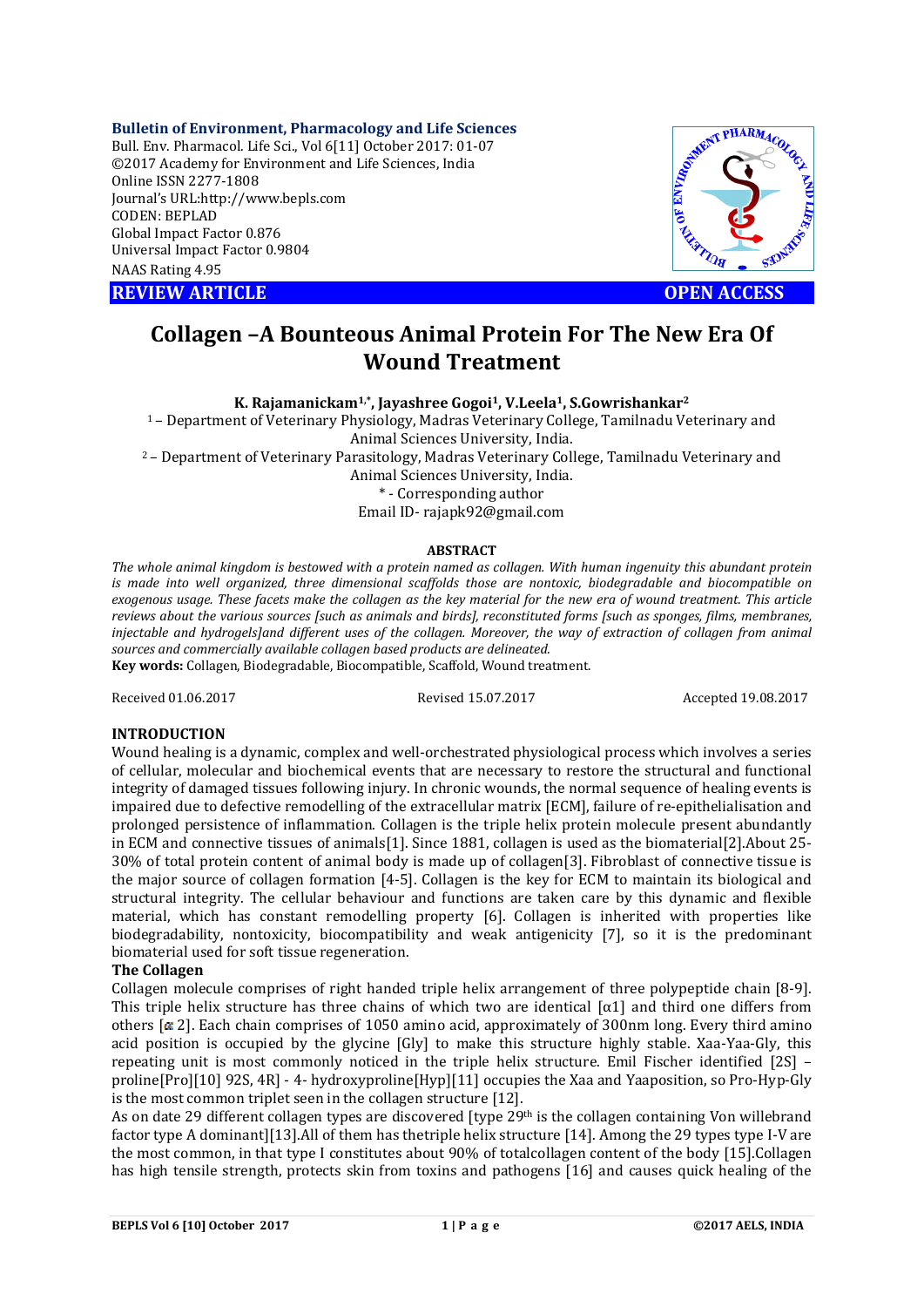damaged blood vessels, bones and maintain their structural integrity [17].Each type of collagen have their own location in the body of animals, Table 1. [18].

### **SOURCES OF COLLAGEN**

Collagen can be extracted from tissue of any animals, even the extinct dinosaurs [19-20], but the most common sources are bovine tendons and sins, intestine, skin and bladder mucosa of porcine, sometimes from other animals also [21].Bovine is the major collagen source but this can be complicated by diseases transmission [e.g., BSE, TSE, FMD, etc.] and allergic reactions [7,22]. Porcine collagen is another important source, it shows minimal allergic reactions but the risk of pathogen transmission is noted. This potential risk can be minimized by the use of other important newly identified marine source, whichis the area of interest for many researchers now [23-25].

Marine collagen has ample advantages over collagens obtained from other sources, Table – 2.[18]. Marine sources includes fishes, sponges, jellyfishes, sea urchin, octopus, squids, cuttlefish, sea anemone, prawn and starfishes [26- 29].Scales, fins, skin and bones of salt and fresh water fishes are the main parts considered for collagen extraction, this can reduce the environmental pollution because they are the main waste products coming from the fish industries [30,31]. Type I collagen is obtained from the skin of *Gadusmorhua*, Silver carp [*Hypophthalmich thysmolitrix*], Japanese sea- bass, chub mackerel bullhead shark, sole fish and bones of *Thunnusobesus*, skipjack tuna, Japanese sea-bass, ayu, yellow sea bream, Horse mackerel and fin of Japanese sea-bass and scales of *Pargus major*, *Oreochromisniloticas*, crap. Other mammalian sources includes kangarootail, duck feet, rat tail tendon, equine tendon [32], alligators bone and skin, sheep skin, frogs skin and birds feet. Heterogeneous expression of collagen in mammalian, yeast and insect cells proved as a better alternative source without any risk of pathogen transmission and allergic reactions [33]. Expression of recombinant type – I collagen from *Pichiap astoris* yeast is used for collagen film formation [34].

## **STEPS FOR GETTING COLLAGEN FROM VARIOUS SOURCES**

Basic steps involved in extracting collagen from various sources are delineated below; complete analysis[Amino acid analysis, denaturation temperature analysis, X-ray diffraction analysis and electrophoresis] for physical and chemical properties of obtained collagen has to be done [35].Extraction of collagen includes dialysis with acetic acid or disodium hydrogen phosphate.

Covalent cross links are the sole reason for the proteolytic resistant and high tensile strength of collagen [36]. Such linkages can be disintegrated during extraction procedures or during formation of reconstituted forms of collagen e.g., collagen films, membranes, hydrogels, injectable and sponges. Hence generating new cross links are important to preserve the properties of collagen. Various methods can be employed for the cross-linkage formation, which needs different materials, Table 4.

#### **COLLAGEN BASED BIOMATERIALS**

Collagen is widely used for skin tissue engineering as coating materials and it is known to be one of the most promising biomaterial for diverse applications.Two main categories of collagen based biomaterials are available; one is decellularized collagen matrices and another one is refined scaffolds. Decellularized collagen materials retain ECM structure and original tissue properties. They are prepared by physical [snap or high pressure freezing], chemical [acid or alkali treatment] and enzymatic[trypsin digestion] methods [47]. Scaffolds are prepared by extraction, purification and collagen polymerization processes.

## **RECONSTITUTED FORMS OF COLLAGEN**

## **Collagen Sponges**

Cow, horses and pigs are the main sources of the collagen sponges. These collagen sponges has the properties like exudate absorption, smooth adherence to wound surface, maintenance of moist environment and protect wound from mechanical damage and microbial infection [48]. Sponges leads to intense infiltration of neutrophils that can lead to quick healing of burn wounds [49]. Collagen sponges are the vehicle for delivery of drugs, growth factors like fibroblast growth factor [FGF][50], platelet derived growth factors [PDGF][51] to the wound bed to promote quick repair of 'hard-to-heal' wounds. Sponges can also transport antimicrobials like gentamicin, cefataxim, fusidicacid, clindamycin or vancomycin effectively [99.9%] to the wound surface in vitro [52,53]. Sponges can act as the template for the growth of cells, so they are used in cell culture as well[54, 55].

#### **Injectable collagen solutions**

Collagen in injectable form are used to treat the dermatological defects. The slow delivery of local anaesthetics and central analgesics can be achieved when they are formulated with the collagen [56]. This property is due to high binding efficiency of the drug to the collagen or high micro viscosity of the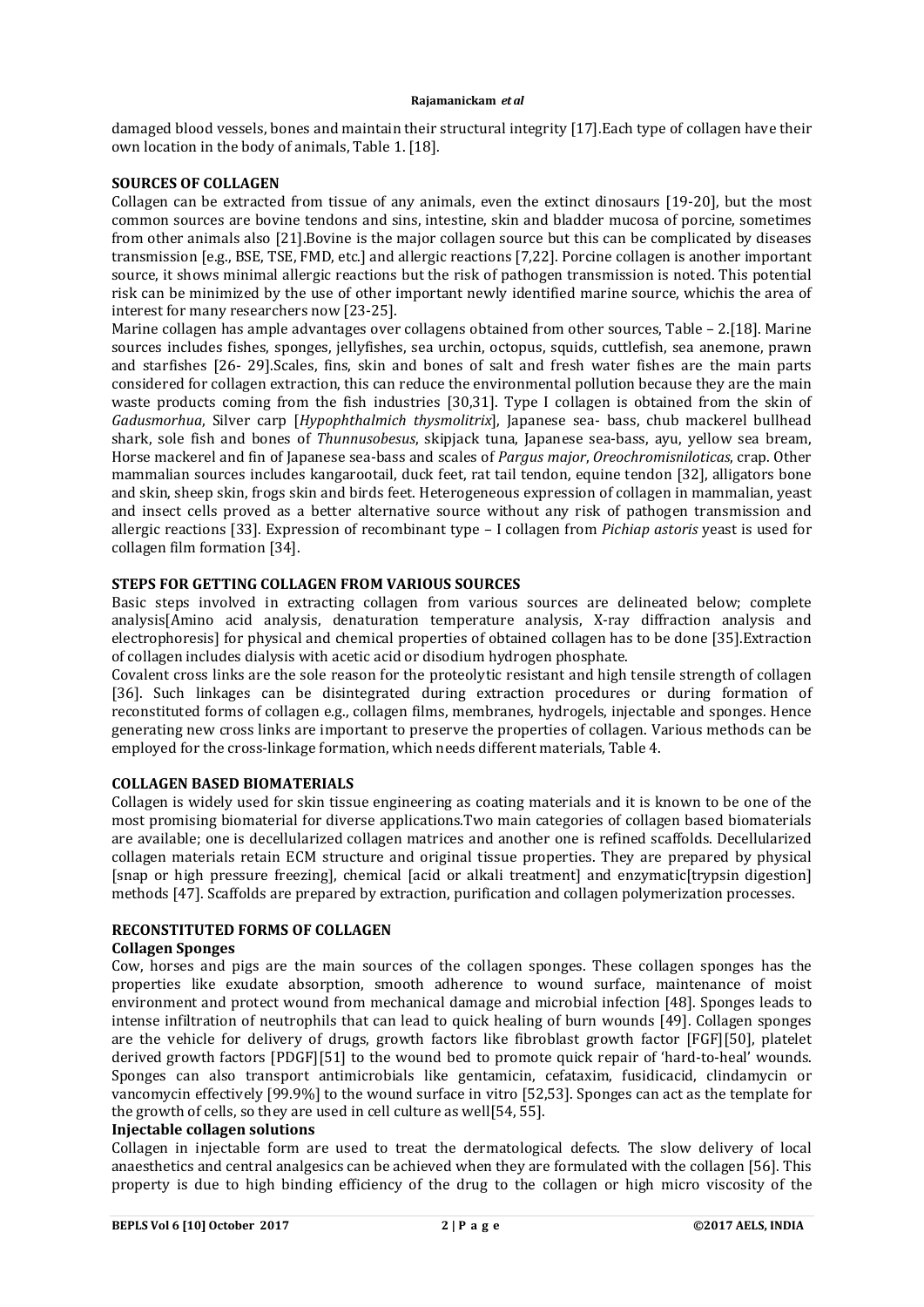collagen which reduces the rate of diffusion. The collagen solutions containing FGF and transforming growth factor [TGF] are used for the effective treatment of intestinal wounds in porcine model [57].This suggests that collagens can also act as a suitable delivery moiety.

## **Collagen Hydrogels.**

Hydrogel formulations have large uniform surface area those can be used for delivery of growth hormone and insulin in effective manner [58]. Gel loaded with chondrocytes is useful for treatment with cartilage defects [59].

## **Collagen films and membranes.**

Collagen films are about 0.1-0.5 mm thickness, which are made from collagen solutions.They are used as wound-barriers and also help in slow release of drugs [60]. Collagen membranes are used for tissue regeneration and wound dressing;it allows addition of many pharmaceutical products and growth hormone for their sustained release in the wound surface [61].

| <b>COLLAGEN TYPE</b> | <b>LOCATION</b>                                                                                     |                              |  |
|----------------------|-----------------------------------------------------------------------------------------------------|------------------------------|--|
| Type I               | Skin, bone, teeth, tendon, ligament, vascular ligature, organs [ mainly in<br>organic parts of bone |                              |  |
| Type II              | Eye and Cartilage [ mainly in cartilages]                                                           |                              |  |
| Type III             | Reticular fibres, skin, muscles, blood vessels                                                      | [mainly in reticular fibres] |  |
| Type IV              | Basement membrane and basal lamina                                                                  |                              |  |
| Type V               | Hair, cell surface and placenta                                                                     |                              |  |

## **Table 1:** Common types of collagen and their location in body

## **Table 2:** Advantages of marine source over land animal source.

ADVANTAGES OF MARINE SOURCE

- High collagen content
	- Eco- friendly
- No pathogen transmission [like BSE, TSE, FMD, etc.]
- Greater absorption due to lower body temperature than land animals.
- Lower molecular weight facilitates greater absorption.
- Presence of spare amount of toxins and biological contamination.
- Reduced inflammatory response and low immunogenicity.
- Metabolically compatible.

**Table 3:** Steps in extracting collagen.

Source/ Raw material

Maintain raw material at -25°c or -4°c

Remove non- collagenous substance using Sodium Chloride / sodium hydroxide/ calcium hydroxide

Demineralization using Hcl/ Acetic acid

Acid/ enzymatic digestion

Morphological analysis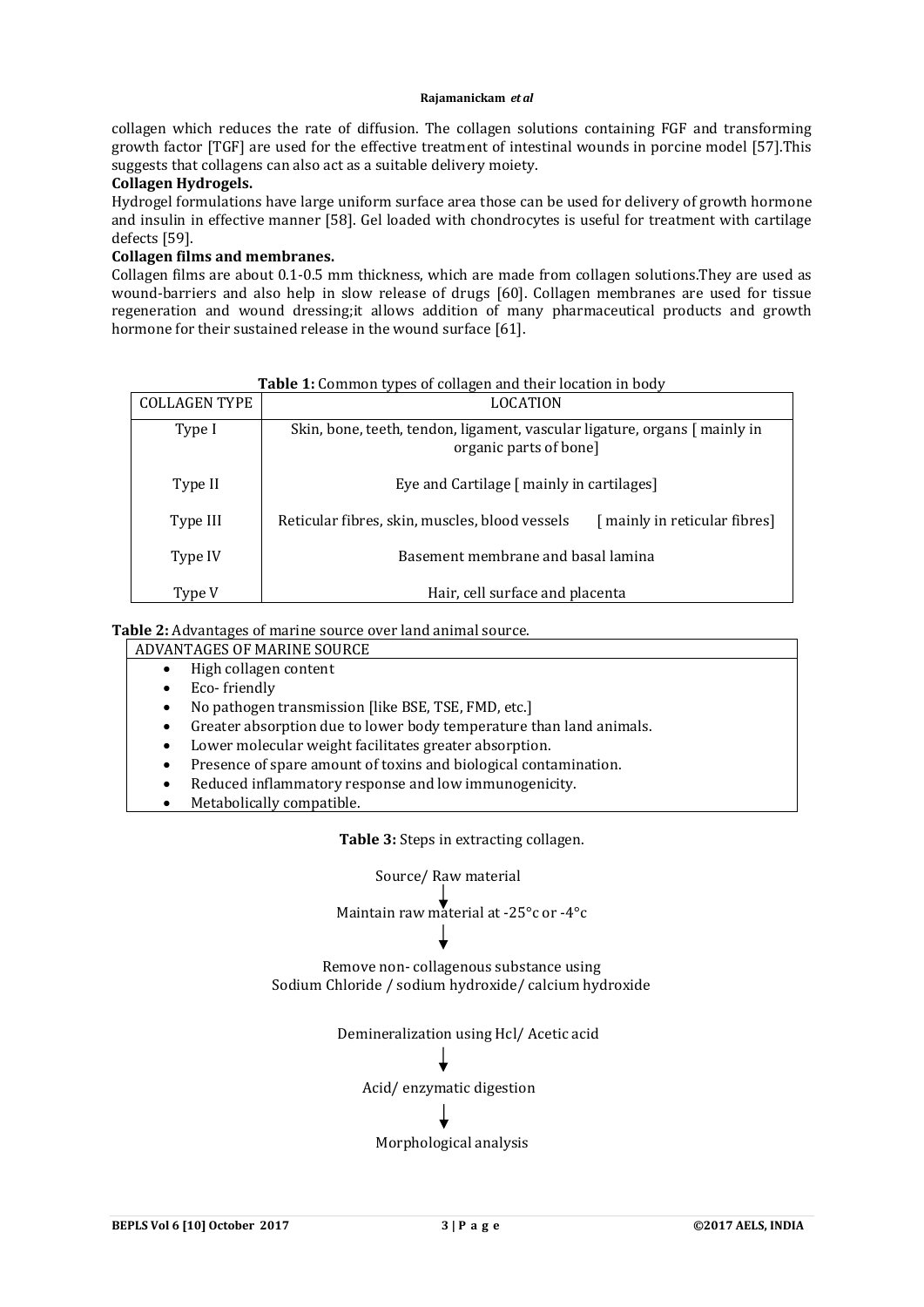| <b>CROSSLINKING METHOD</b> | <b>MATERIALS USED</b>         | <b>REFERENCES</b> |
|----------------------------|-------------------------------|-------------------|
| <b>Chemical method</b>     | Formaldehyde                  | 37                |
|                            | Glutaraldehyde                | 38,39             |
|                            | Carbodiimides                 | 40,41             |
|                            | Polyepoxy compounds           | 42                |
|                            | Acyl azides                   | 43                |
|                            | Hexamethylenediisocyanate     | 44                |
| <b>Physical method</b>     | Ultraviolet light @ 254nm and | 45                |
|                            | dehydrothermal treatment      |                   |
| <b>Enzymatic method</b>    | Transglutaminase              | 46                |

**Table 5:** Currently available animal source collagen products [list is not exhaustive].

| PRODUCT NAME            | <b>SOURCE</b>                          |
|-------------------------|----------------------------------------|
| Permacol <sup>®</sup>   | Porcine dermis                         |
| Interga®                | Bovine tendon / Synthetic polysiloxane |
| Puracol                 | Bovine collagen                        |
| Oasis@                  | Porcine small intestine submucosa      |
| Catrix <sup>®</sup>     | Bovine collagen [powder]               |
| Cellerate®              | Bovine collagen                        |
| Collieva®               | Bovine collagen                        |
| Medifil®                | Bovine collagen                        |
| Decutastar <sup>®</sup> | Equine collagen                        |
| Mediskin                | Porcine dermis                         |
| EZ-Derm®                | Aldehyde linked porcine dermis         |

## **COLLAGEN IN WOUND DRESSING**

Porcine collagen and polyglutamic acid are used as a novel surgical adhesive because of their physical properties [62]. Collagen has inherent biocompatibility and low antigenicity with most of the body tissues, these properties make them more suitable for treating 'hard-to-heal' wounds. Collagen facilitates the wound healing by up regulation of fibroblast production, inhibits or deactivates of Matrix Metalloproteiases[MMP] and by preservation of macrophages, leukocytes, fibroblast and epithelial cells from damage. They also conserve the micro environment of the wound and aid in uptake of fibronectin[63].Reconstituted type I collagen can also be used directly for replacement of damaged skin due to its mechanical strength and biocompatibility [64]. As a mile stone in the collagen therapy, collagen mimetic peptides are identified and made into large polypeptide chains which are used to treat chronic wounds which show lesser allergic reactions [65].

## **COLLAGEN IN VARIOUS INDUSTRIES**.

Collagen paved a new scientific way in many industries like pharmaceutical, biomedical, medical and tissue engineering. Type I collagen is the gold standard for many field to make their products of high aesthetic value. In the veterinary field, collagen therapy for wounds gained more importance during these years because of their biochemical nature. Many number of commercial collagen products are available[63], which are listed below,Table 4. Any product that uses collagen may act as reservoir to increase the contact time with host, reversible binding with drugs such that they are released in delayed mode and reduce the likelihood of systemic toxicity.

#### **CONCLUSION**

Collagen, a unique animal protein has manycompatible properties with the body tissue on their exogenous administration, so itthrown the colourful lights in veterinary and medical field to treat the ailing patients. Collagen not only involved in wound healing but also helps in targeted drug and hormone delivery to the wound surface. Development of newer collagen products like sponges, injectable, films, membranes, hydrogels and collagen mimetic peptides had generated newer therapeutic option for the wound care. Exploring more of marine sources for collagen will provide more of economically reliable collagen products. Collagen created tremendous change in the wound therapy during this era.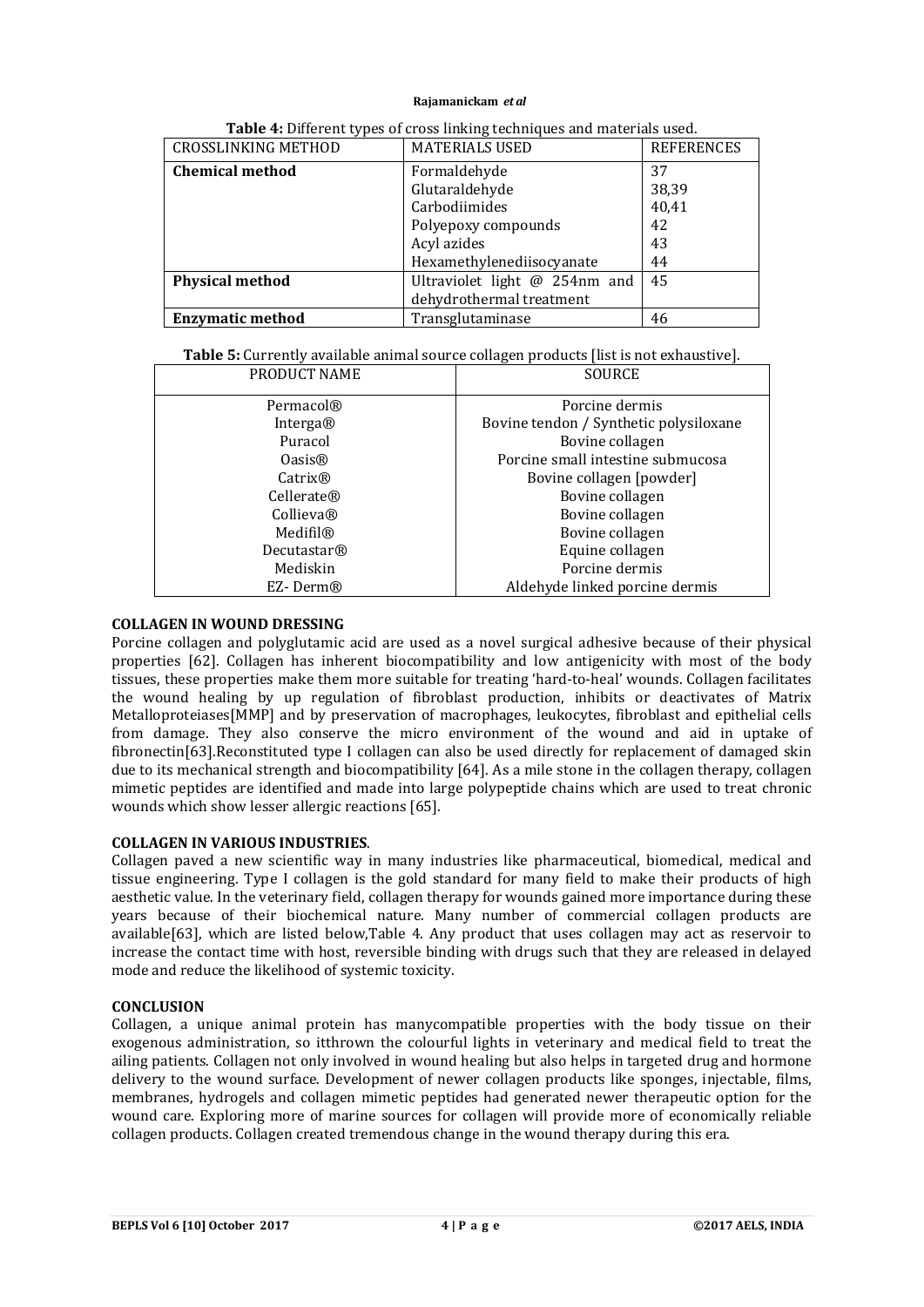#### **REFERENCES**

- 1. Ramshaw JA, Peng Y, Glattauer V, Werkmeister JA.[2009] Collagens as biomaterials. *J. Mater.Sci.Mater. Med.,* 20 [1]: S3-S8.
- 2. Gibson T . Evolution of catgut ligatures: the endeavours and success of Joseph Lister and William Macewen.[1990].*Br J Surg.,* 77[7]:824-825.
- 3. Muller and Werner EG. [2003].The Origin of Metazoan Complexity: Porifera as Integrated Animals. *Integrated Computational Biology*., 43 [1]: 30-10.
- 4. Lullo DD, Gloria A, Shawn SM, Jarmo K, Ala-Kokko, Leena, Antonio S, James D.[2002]. Mapping the Ligand-binding Sites and Disease associated Mutations on the Most Abundant Protein in the Human, Type I Collagen. *J. Biol. Chem*., 277 [6]: 4223-4231.
- 5. Kadler KE, Baldock C, Bella J, Boot-Handford RP.[2007]. Collagens at aglance. *Journal of cell science*.,120: 1955- 1958.
- 6. Aszódi A, Legate KR, Nakchbandi I, Fässler R. [2006]. What mouse mutants teach us about extracellular matrix function.*Annu Rev Cell Dev Biol.,* 22:591-621.
- 7. Maeda M, Tani S, Sano A, Fujioka K. [1999]. Microstructure and release characteristics of the minipellet, a collagen-based drug delivery system for controlled release of protein drugs.*J Control Release.,*62[3]:313-24.
- 8. Shoulders MD, Raines RT. [2009]. Collagen structure and stability. *Annu Rev Biochem.*,78:929-58.
- 9. Okuyama K, Hongo C, Fukushima R, Wu G, Narita H, Noguchi K, Tanaka Y, Nishino N. [2004]. Crystal structures of collagen model peptides with Pro-Hyp-Gly repeating sequence at 1.26 A resolution: implications for proline ring puckering*.Biopolymers.*,76[5]:367-77.
- 10. Fischer,E. [1901]. On the hydrolysis of casein by hydrochloric acid.*Z. Physiol.Chem*.,33;151-176.
- 11. Fischer E. [1902].Übereineneue Aminosäureaus Leim. *ChemBer*. 35:2660–2665
- 12. Ramshaw JA, Shah NK, Brodsky B. [1998]. Gly-X-Y tripeptide frequencies in collagen: a context for host-guest triple-helical peptides*.J Struct Biol.*,122[1-2]:86-91.
- 13. Söderhäll C, Marenholz I, Kerscher T, Rüschendorf F, Esparza-Gordillo J, Worm M, Gruber C, Mayr G, Albrecht M, Rohde K, Schulz H, Wahn U, Hubner N, Lee YA. [2007]. Variants in a novel epidermal collagen gene [COL29A1] are associated with atopic dermatitis.*PLoS Biol.*, 5[9]:242
- 14. Miller, EJ. [1984]. Biomedical and industrial application of collagen. [Eds. K. A. Piez and A. H. Reddi]. Extracellular Matrix Biochemistry, Elsevier,New York pp. 41-81.
- 15. Cheah KSE. [1985]. Collagen genes and inherited connective tissue disease.*Biochem. J.,*229: 287-303.
- 16. Fratzl P. [2008]. Collagen: Structure and Mechanics,Springer, New York,pp 1-496.
- 17. Buehler, MJ. [2006]. Nature designs tough collagen: Explaining the nanostructure of collagen fibrils. *PNAS.,*103[33]: 12285-12290.
- 18. K. S. Silvipriya, K. Krishna Kumar, A. R. Bhat, B. Dinesh Kumar, Anish John, Panayappanlakshmanan. [2015].Collagen: Animal Sources and Biomedical Application.*Journal of Applied Pharmaceutical Science*.,5[03]: 123-127.
- 19. Asara JM, Schweitzer MH, Freimark LM, Phillips M, Cantley LC.[2007].Protein sequences from mastodon and Tyrannosaurus rexrevealed by mass spectrometry*.Science.*,316[5822]:280-285.
- 20. Schweitzer MH, Zheng W, Organ CL, Avci R, Suo Z, Freimark LM, Lebleu VS, Duncan MB, Vander Heiden MG, Neveu JM, Lane WS, Cottrell JS, Horner JR, Cantley LC, Kalluri R, Asara JM. [2009].Biomolecular characterization and protein sequences of the Campanianhadrosaur B. canadensis.*Science*.,324[5927]:626-631.
- 21. Badylak SF.[2004].Xenogeneic extracellular matrix as a scaffold for tissue reconstruction.*TransplImmunol.,*12[3- 4]:367-377.
- 22. Koide T. [2007]. Designed triple-helical peptides as tools for collagen biochemistry and matrix engineering.*Philos Trans R SocLond B Biol Sci*.,362[1484]:1281-1291.
- 23. Addad S, Jean-Yves E, Faye C, Sylvie Ricard-Blum S, LethiaC. [2011]. Isolation, Characterization and Biological Evaluation of JellyfishCollagen for Use in Biomedical Applications. *Mar Drugs*.,9 [6]:967-983.
- 24. Krishnan S, Perumal P. [2013]. Preparation and Biomedical Characterization of Jellyfish [*Chrysaora Quinquecirrha*] Collagen fromSoutheast Coast of India. *International Journal Of Pharmacy and Pharmaceutical Sciences.,*5 [3]: 698-701.
- 25. Exposito JY, Cluzel C, Garrone R, Lethias C, Garrone Q. [1999]. Shortchain collagens in sponges are encoded by a family of closely relatedgenes. *J. Biol. Chem.*, 266: 21923-21928.
- 26. Subramanian A, Lin HY. [2008]. Crosslinked chitosan: its physical properties and the effects of matrix stiffness on chondrocyte cellmorphology and proliferation. *J. Biomed. Mater. Res.,*75A:742-753.
- 27. Sugiura, H, Yunoki S, Kondo E, Ikoma T, Tanaka J, Yasuda K. [2009].*In vivo* biological responses and bioresorption of tilapia scale collagen as apotential biomaterial. *J. Biomater. Sci. Polym.* 20, 1353-1368.
- 28. Song E, Yeon Kim, ChunT, Byun HJN, Lee Y. M. [2006]. Collagen scaffolds derived from a marine source and their biocompatibility.*Biomaterials.,*27: 2951-2595.
- 29. Strawich E, Nimni ME. [1971]. Properties of a collagen molecule containing three identical components extracted from bovine articularcartilage. *Biochemistry*., 10 [21]:3905-3911.
- 30. Liang J, Pei XR, Wang N, Zhang ZF, Wang JB, Li Y. [2010]. Marinecollagen peptides prepared from chum salmon [*Oncorhynchus keta*] skin extend the life span and inhibit spontaneous tumor incidence in Sprague-Dawley Rats. *J Med Food*.,13[4]: 757-770.
- 31. Tzaphlidou M, Berillis P. [2002]. Structural alterations caused bylithium in skin and liver collagen using an image processing method. *Journal of Trace and Microprobe Techniques*.,20 [4]: 493-504.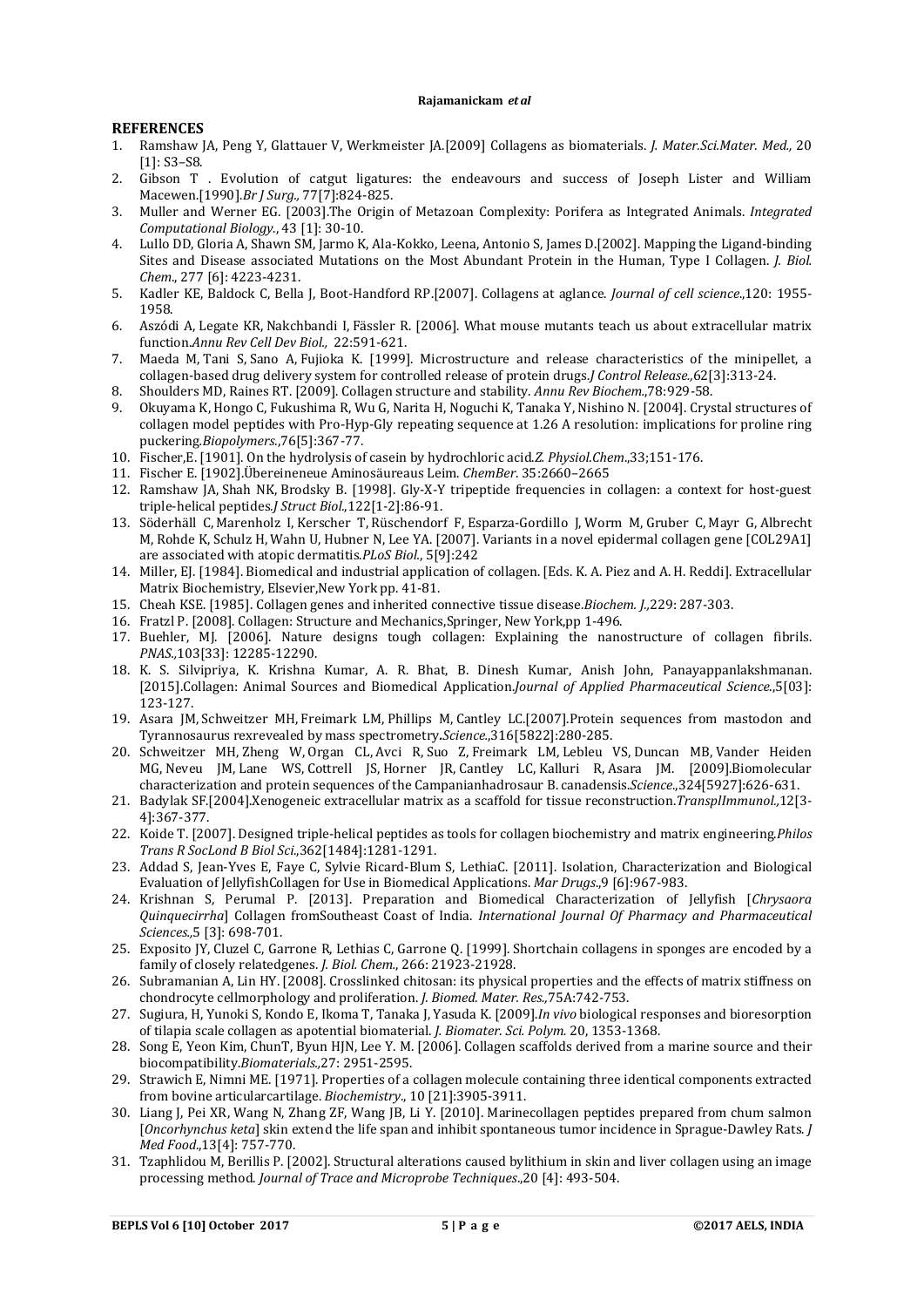- 32. Cortial D, Gouttenoire J, Rousseau CF, Ronzière MC, PiccardiN, Msika P, Herbage D, Mallein-Gerin F, Freyria AM. [2006]. Activation by IL-1of bovine articular chondrocytes in culture within a 3D collagen-basedscaffold. An in vitro model to address the effect of compounds withtherapeutic potential in osteoarthritis. *Osteoarthritis Cartilage.,*14[7]: 631-640.
- 33. Olsen D, Yang C, Bodo M, Chang R, Leigh S, Baez J, Carmichael D, Perälä M, Hämäläinen ER, Jarvinen M, Polarek J. [2003]. Recombinant collagen and gelatin for drug delivery.*Adv Drug Deliv Rev.,*55[12]:1547-1567
- 34. Yang C, Hillas PJ, Báez JA, Nokelainen M, Balan J, Tang J, Spiro R, Polarek JW. [2004]. The application of recombinant human collagen in tissue engineering**.***BioDrugs*.,18[2]:103-119.
- 35. Mocan E, Tagadiuc O, Nacu V.[2011]. Aspects of Collagen Isolation Procedure. *Clinical Research Studies.,* 2: 3-5
- 36. Weadock KS, Miller EJ, Keuffel EL, Dunn MG. [1996]. Effect of physical crosslinking methods on collagen-fiber durability in proteolytic solutions.*J Biomed Mater Res.*,32[2]:221-226.
- 37. Robert J. Ruderman,Clarence W. R. Wade,William D. Shepard,Fred Leonard. [1973].Prolonged resorption of collagen sponges: Vapor-phase treatment with formaldehyde.*J of biomedical materials res.*,7[2]: 263–265.
- 38. Harriger MD, Supp AP, Warden GD, Boyce ST. [1997]. Glutaraldehyde crosslinking of collagen substrates inhibits degradation in skin substitutes grafted to athymic mice*.J Biomed Mater Res.*,35[2]:137-145.
- 39. Wu X, Black L, Santacana-Laffitte G, Patrick CW. [2007]. Preparation and assessment of glutaraldehydecrosslinked collagen-chitosan hydrogels for adipose tissue engineering*. J Biomed Mater Res Part A.*,81:59–65.
- 40. Powell HM, Boyce ST. [2006]. EDC cross-linking improves skin substitute strength and stability.Biomaterials.,27[34]: 5821-5827.
- 41. Powell HM, Boyce ST. [2007]. Wound closure with EDC cross-linked cultured skin substitutes grafted to athymic mice.Biomaterials.,28[6]:1084-1092.
- 42. Tu R, Lu CL, Thyagarajan K, Wang E, Nguyen H, Shen S, Hata C, Quijano RC.[1993].Kinetic study of collagen fixation with polyepoxy fixatives.J Biomed Mater Res.,27[1]:3-9.
- 43. Petite H, Rault I, Huc A, Menasche P, Herbage D.[1990]. Use of the acyl azide method for cross-linking collagenrich tissues such as pericardium.J Biomed Mater Res., 24[2]: 179-187.
- 44. Zeugolis DI, Paul GR, Attenburrow G. [2009]. Cross-linking of extruded collagen fibers--a biomimetic threedimensional scaffold for tissue engineering applications.J Biomed Mater Res A.89[4]:895-908
- 45. Weadock KS, Miller EJ, Bellincampi LD, Zawadsky JP, Dunn MG. [1995]. Physical crosslinking of collagen fibers: comparison of ultraviolet irradiation and dehydrothermal treatment.J Biomed Mater Res.,29[11]:1373-1379.
- 46. Khew ST, Yang QJ, Tong YW. [2008]. Enzymatically crosslinked collagen-mimetic dendrimers that promote integrin-targeted cell adhesion.Biomaterials.,29[20]:3034-3045.
- 47. Gilbert TW, Sellaro TL, BadylakSF. [2006].Decellularization of tissues and organs. Biomaterials.,27[19]:3675- 3683.
- 48. Yannas, I.V. [1990]. Biologically Active Analogues of the Extracellular Matrix: Artificial Skin and Nerves." Angew Chem. Int. Ed, England. 29: 20–35.
- 49. Boyce ST, Christianson DJ, Hansbrough JF. [1988]. Structure of a collagen-GAG dermal skin substitute optimized for cultured human epidermal keratinocytes.J Biomed Mater Res.,22[10]:939-957.
- 50. Marks MG, Doillon C, Silver FH. [1991]. Effects of fibroblasts and basic fibroblast growth factor on facilitation of dermal wound healing by type I collagen matrices.J Biomed Mater Res.,25[5]:683-696.
- 51. Lepistö J, Kujari H, Niinikoski J, Laato M. [1994]. Effects of heterodimeric isoform of platelet-derived growth factor PDGF-AB on wound healing in the rat.EurSurg Res.,26[5]:267-272.
- 52. Wachol-Drewek Z, Pfeiffer M, Scholl E. [1996]. Comparative investigation of drug delivery of collagen implants saturated in antibiotic solutions and a sponge containing gentamicin.Biomaterials.,17[17]:1733-1738.
- 53. Vaneerdeweg W, Bresseleers T, Du Jardin P, Lauwers P, Pauli S, Thyssens K, Van Marck E, Elseviers M, Eyskens E. [1998]. Comparison between plain and gentamicin containing collagen sponges in infected peritoneal cavity in rats.Eur J Surg.,164[8]:617-621.
- 54. Fujisato T, Sajiki T, Liu Q, Ikada Y. [1996]. Effect of basic fibroblast growth factor on cartilage regeneration in chondrocyte-seeded collagen sponge scaffold.Biomaterials.,17[2]:155-162.
- 55. Toolan BC, Frenkel SR, Pachence JM, Yalowitz L, Alexander H. [1996]. Effects of growth-factor-enhanced culture on a chondrocyte-collagen implant for cartilage repair.J Biomed Mater Res.,31[2]:273-280.
- 56. Horakova Z, Krajicek M, Chvapil M, Boissier JR. [1967]. Prolongation by collagenous substances of several pharmacologic actions.Therapie.,22[6]:1455-1460.
- 57. Slavin J, Nash JR, Kingsnorth AN.[1992]. Effect of transforming growth factor beta and basic fibroblast growth factor on steroid-impaired healing intestinal wounds.Br J Surg.,79[1]:69-72.
- 58. Weiner AL, Carpenter-Green SS, Soehngen EC, Lenk RP, Popescu MC. [1985]. Liposome-collagen gel matrix: a novel sustained drug delivery system.J Pharm Sci.,74[9]:922-925.
- 59. Uchio Y, Ochi M, Matsusaki M, Kurioka H, Katsube K. [2000]. Human chondrocyte proliferation and matrix synthesis cultured in Atelocollagen gel.J Biomed Mater Res., 50[2]:138-143.
- 60. Rubin AL, Stenzel KH, Miyata T, White MJ, Dunn M. [1973]. Collagen as a vehicle for drug delivery. Preliminary report.J ClinPharmacol.,13[8]:309-312.
- 61. Maeda M, Kadota K, Kajihara M, Sano A, Fujioka K.[2001]. Sustained release of human growth hormone [hGH] from collagen film and evaluation of effect on wound healing in db/db mice. Control Release.,77[3]:261-272.
- 62. Sekine T, Nakamura T, Shimizu Y, Ueda H, Matsumoto K, Takimoto Y, Kiyotani T. [2001]. A new type of surgical adhesive made from porcine collagen and polyglutamic acid.J Biomed Mater Res.,54[2]:305-310.